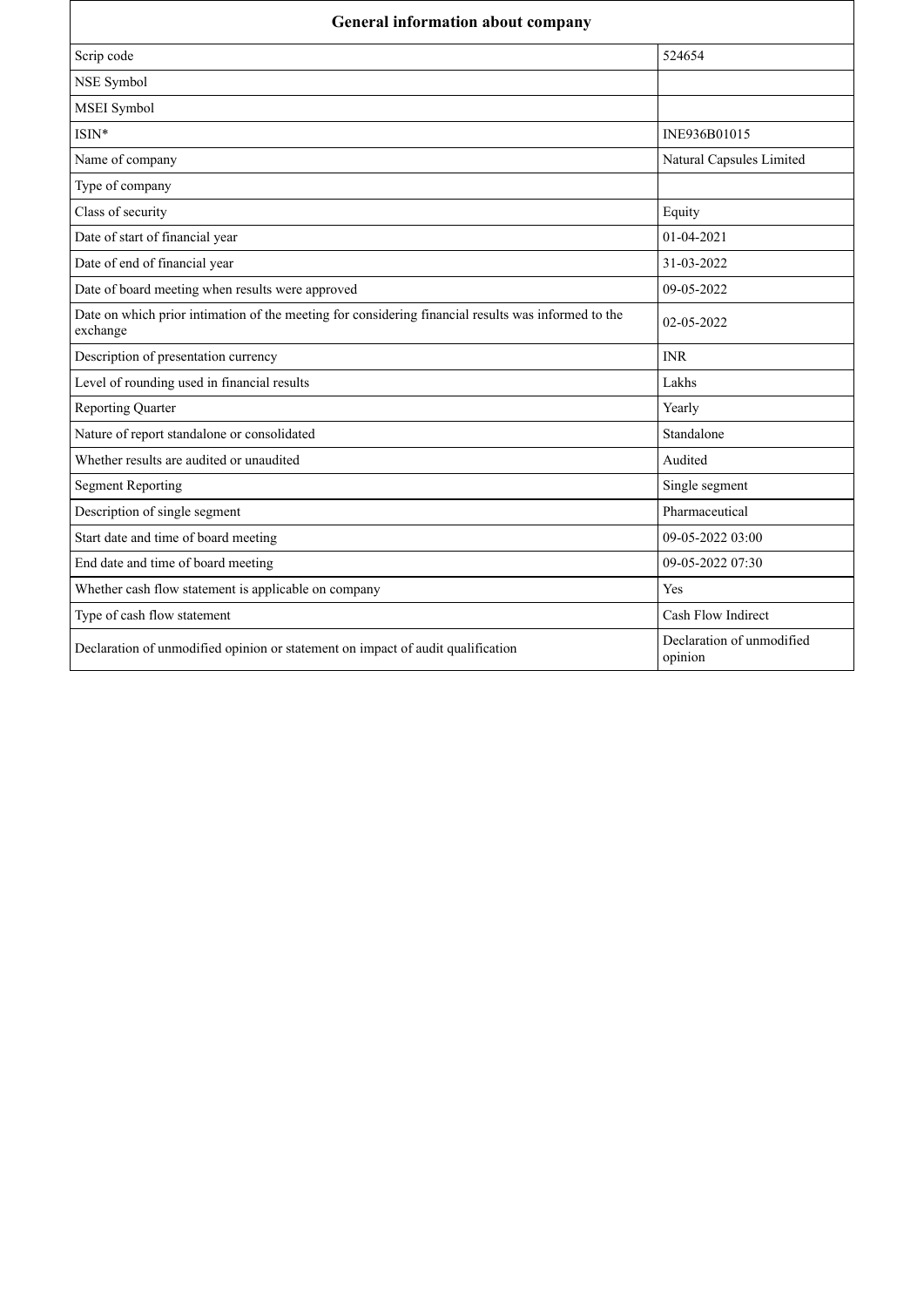|                | <b>Financial Results - Ind-AS</b>                                                                                                                                                             |                                          |                                                               |  |
|----------------|-----------------------------------------------------------------------------------------------------------------------------------------------------------------------------------------------|------------------------------------------|---------------------------------------------------------------|--|
|                | <b>Particulars</b>                                                                                                                                                                            | 3 months/ 6 months ended<br>(dd-mm-yyyy) | Year to date figures for current period<br>ended (dd-mm-yyyy) |  |
| A              | Date of start of reporting period                                                                                                                                                             | $01-01-2022$                             | $01 - 04 - 2021$                                              |  |
| B              | Date of end of reporting period                                                                                                                                                               | 31-03-2022                               | 31-03-2022                                                    |  |
| $\mathcal{C}$  | Whether results are audited or unaudited                                                                                                                                                      | Audited                                  | Audited                                                       |  |
| D              | Nature of report standalone or consolidated                                                                                                                                                   | Standalone                               | Standalone                                                    |  |
| Part<br>L      | Blue color marked fields are non-mandatory. For Consolidated Results, if the company has no figures for 3 months / 6<br>months ended, in such case zero shall be inserted in the said column. |                                          |                                                               |  |
| 1              | Income                                                                                                                                                                                        |                                          |                                                               |  |
|                | Revenue from operations                                                                                                                                                                       | 4155                                     | 13507                                                         |  |
|                | Other income                                                                                                                                                                                  | 73                                       | 93                                                            |  |
|                | <b>Total income</b>                                                                                                                                                                           | 4228                                     | 13600                                                         |  |
| $\overline{2}$ | <b>Expenses</b>                                                                                                                                                                               |                                          |                                                               |  |
| (a)            | Cost of materials consumed                                                                                                                                                                    | 1615                                     | 5604                                                          |  |
| (b)            | Purchases of stock-in-trade                                                                                                                                                                   | $\theta$                                 | 195                                                           |  |
| (c)            | Changes in inventories of finished goods, work-in-<br>progress and stock-in-trade                                                                                                             | 244                                      | 181                                                           |  |
| (d)            | Employee benefit expense                                                                                                                                                                      | 237                                      | 962                                                           |  |
| (e)            | Finance costs                                                                                                                                                                                 | 67                                       | 196                                                           |  |
| (f)            | Depreciation, depletion and amortisation expense                                                                                                                                              | 139                                      | 504                                                           |  |
| (f)            | <b>Other Expenses</b>                                                                                                                                                                         |                                          |                                                               |  |
| 1              | Other expenses                                                                                                                                                                                | 1240                                     | 4015                                                          |  |
| 10             |                                                                                                                                                                                               |                                          |                                                               |  |
|                | <b>Total other expenses</b>                                                                                                                                                                   | 1240                                     | 4015                                                          |  |
|                | <b>Total expenses</b>                                                                                                                                                                         | 3542                                     | 11657                                                         |  |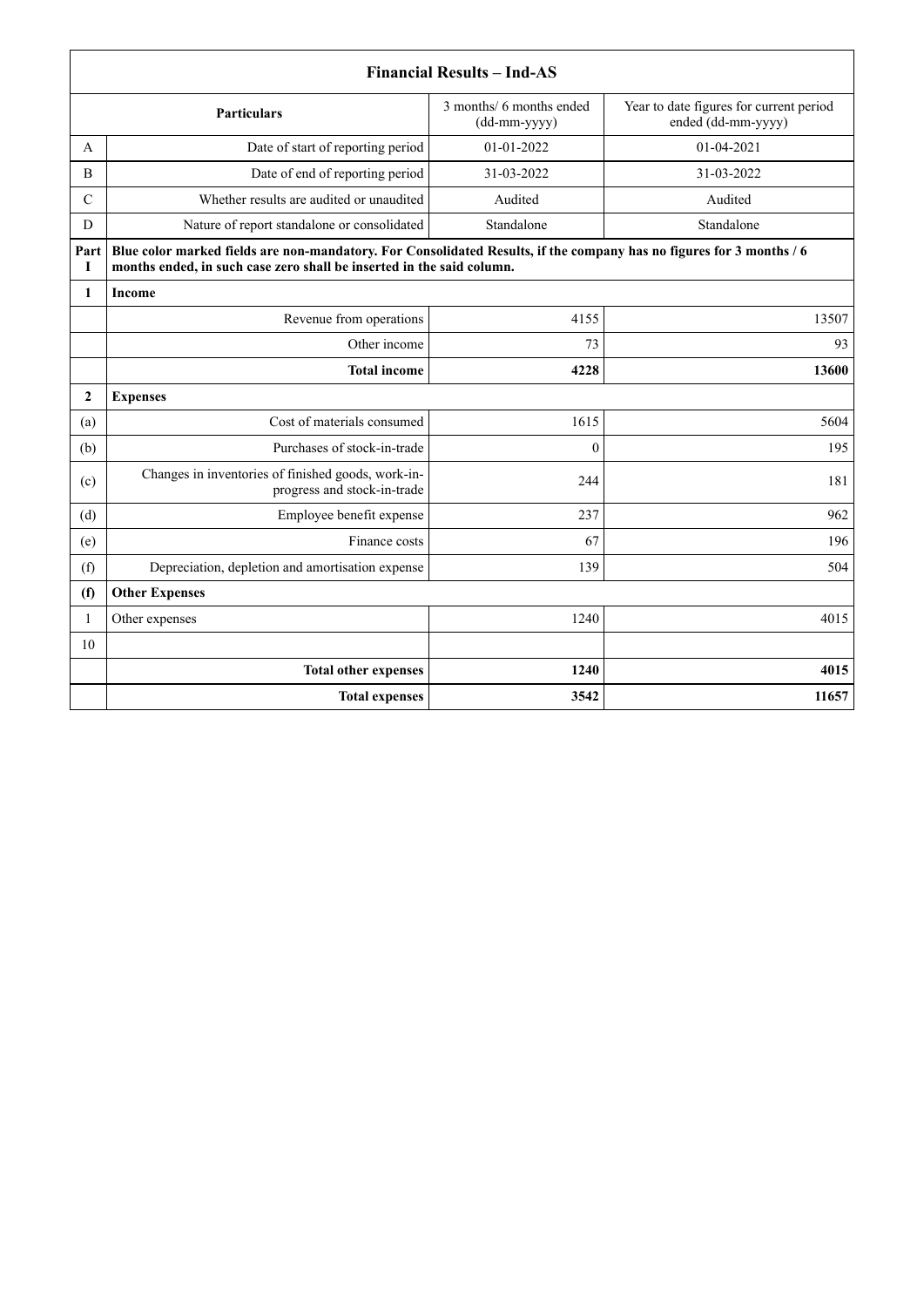|                | <b>Financial Results - Ind-AS</b>                                                                                                                                                             |                                          |                                                               |  |
|----------------|-----------------------------------------------------------------------------------------------------------------------------------------------------------------------------------------------|------------------------------------------|---------------------------------------------------------------|--|
|                | Particulars                                                                                                                                                                                   | 3 months/ 6 months<br>ended (dd-mm-yyyy) | Year to date figures for current<br>period ended (dd-mm-yyyy) |  |
| A              | Date of start of reporting period                                                                                                                                                             | 01-01-2022                               | 01-04-2021                                                    |  |
| B              | Date of end of reporting period                                                                                                                                                               | 31-03-2022                               | 31-03-2022                                                    |  |
| $\mathcal{C}$  | Whether results are audited or unaudited                                                                                                                                                      | Audited                                  | Audited                                                       |  |
| D              | Nature of report standalone or consolidated                                                                                                                                                   | Standalone                               | Standalone                                                    |  |
| Part<br>I      | Blue color marked fields are non-mandatory. For Consolidated Results, if the company has no figures for 3 months / 6<br>months ended, in such case zero shall be inserted in the said column. |                                          |                                                               |  |
| 3              | Total profit before exceptional items and tax                                                                                                                                                 | 686                                      | 1943                                                          |  |
| $\overline{4}$ | Exceptional items                                                                                                                                                                             | $\theta$                                 | $\mathbf{0}$                                                  |  |
| 5              | Total profit before tax                                                                                                                                                                       | 686                                      | 1943                                                          |  |
| 7              | <b>Tax expense</b>                                                                                                                                                                            |                                          |                                                               |  |
| 8              | Current tax                                                                                                                                                                                   | 149                                      | 474                                                           |  |
| 9              | Deferred tax                                                                                                                                                                                  | 27                                       | 73                                                            |  |
| 10             | <b>Total tax expenses</b>                                                                                                                                                                     | 176                                      | 547                                                           |  |
| 11             | Net movement in regulatory deferral account balances related to<br>profit or loss and the related deferred tax movement                                                                       | $\mathbf{0}$                             | $\mathbf{0}$                                                  |  |
| 14             | Net Profit Loss for the period from continuing operations                                                                                                                                     | 510                                      | 1396                                                          |  |
| 15             | Profit (loss) from discontinued operations before tax                                                                                                                                         | $\theta$                                 | $\Omega$                                                      |  |
| 16             | Tax expense of discontinued operations                                                                                                                                                        | $\theta$                                 | $\mathbf{0}$                                                  |  |
| 17             | Net profit (loss) from discontinued operation after tax                                                                                                                                       | $\mathbf{0}$                             | $\mathbf{0}$                                                  |  |
| 19             | Share of profit (loss) of associates and joint ventures accounted for<br>using equity method                                                                                                  | $\theta$                                 | $\mathbf{0}$                                                  |  |
| 21             | Total profit (loss) for period                                                                                                                                                                | 510                                      | 1396                                                          |  |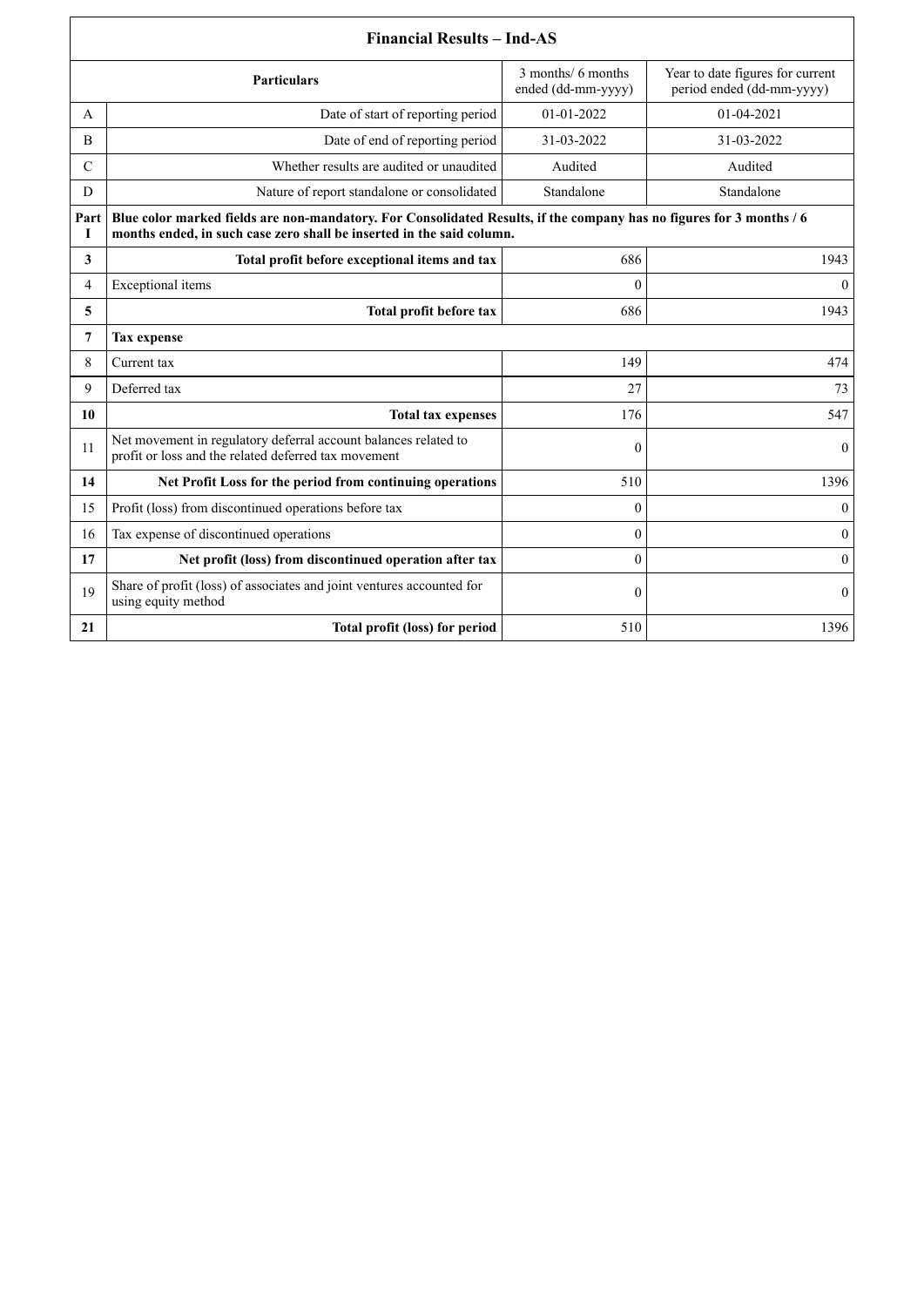|                    | <b>Financial Results – Ind-AS</b>                                               |                                                |                                                               |  |  |
|--------------------|---------------------------------------------------------------------------------|------------------------------------------------|---------------------------------------------------------------|--|--|
| <b>Particulars</b> |                                                                                 | 3 months/ 6 month ended (dd-<br>$mm$ -yyyy $)$ | Year to date figures for current period ended<br>(dd-mm-yyyy) |  |  |
| A                  | Date of start of reporting period                                               | 01-01-2022                                     | 01-04-2021                                                    |  |  |
| B                  | Date of end of reporting period                                                 | 31-03-2022                                     | 31-03-2022                                                    |  |  |
| C                  | Whether results are audited or unaudited                                        | Audited                                        | Audited                                                       |  |  |
| D                  | Nature of report standalone or consolidated                                     | Standalone                                     | Standalone                                                    |  |  |
|                    | <b>Other comprehensive income [Abstract]</b>                                    |                                                |                                                               |  |  |
| 1                  | Amount of items that will not be reclassified to profit and loss                |                                                |                                                               |  |  |
|                    | Amount of items that will not be reclassified to profit<br>and loss             | $-20$                                          | $-20$                                                         |  |  |
|                    | Total Amount of items that will not be reclassified to<br>profit and loss       | $-20$                                          | $-20$                                                         |  |  |
| 2                  | Income tax relating to items that will not be<br>reclassified to profit or loss | $\theta$                                       | $\theta$                                                      |  |  |
| 3                  | Amount of items that will be reclassified to profit and loss                    |                                                |                                                               |  |  |
|                    | Total Amount of items that will be reclassified to<br>profit and loss           |                                                |                                                               |  |  |
| 4                  | Income tax relating to items that will be reclassified<br>to profit or loss     | $\boldsymbol{0}$                               | $\mathbf{0}$                                                  |  |  |
| 5                  | <b>Total Other comprehensive income</b>                                         | $-20$                                          | $-20$                                                         |  |  |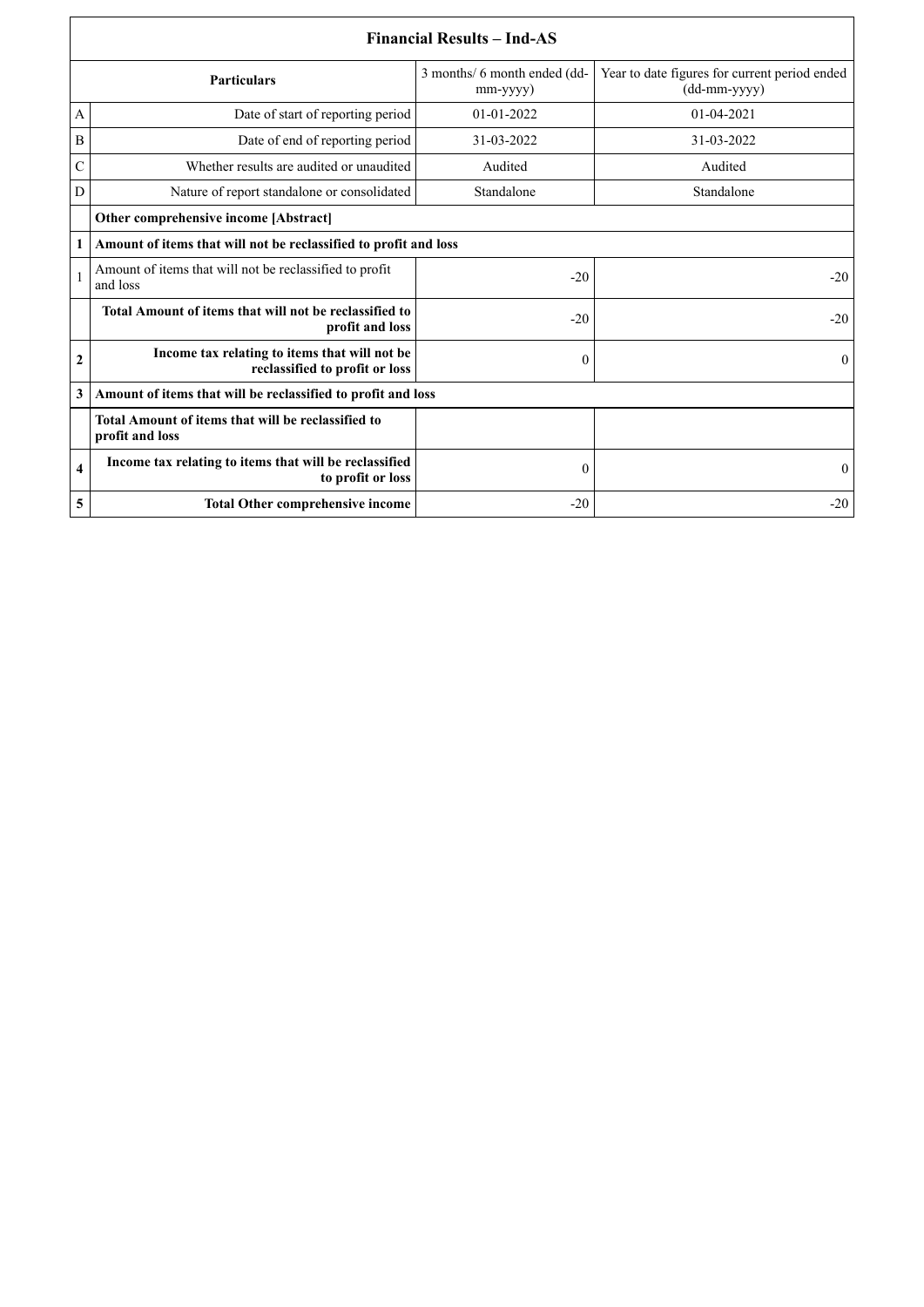|              | <b>Financial Results - Ind-AS</b>                                                                                                                                                             |                                          |                                                               |  |
|--------------|-----------------------------------------------------------------------------------------------------------------------------------------------------------------------------------------------|------------------------------------------|---------------------------------------------------------------|--|
|              | <b>Particulars</b>                                                                                                                                                                            | 3 months/ 6 months ended<br>(dd-mm-yyyy) | Year to date figures for current period<br>ended (dd-mm-yyyy) |  |
| A            | Date of start of reporting period                                                                                                                                                             | 01-01-2022                               | 01-04-2021                                                    |  |
| B            | Date of end of reporting period                                                                                                                                                               | 31-03-2022                               | 31-03-2022                                                    |  |
| $\mathsf{C}$ | Whether results are audited or unaudited                                                                                                                                                      | Audited                                  | Audited                                                       |  |
| D            | Nature of report standalone or consolidated                                                                                                                                                   | Standalone                               | Standalone                                                    |  |
| Part<br>1    | Blue color marked fields are non-mandatory. For Consolidated Results, if the company has no figures for 3 months / 6<br>months ended, in such case zero shall be inserted in the said column. |                                          |                                                               |  |
| 23           | <b>Total Comprehensive Income for the period</b>                                                                                                                                              | 490                                      | 1376                                                          |  |
| 24           | Total profit or loss, attributable to                                                                                                                                                         |                                          |                                                               |  |
|              | Profit or loss, attributable to owners of parent                                                                                                                                              | 0                                        | $\mathbf{0}$                                                  |  |
|              | Total profit or loss, attributable to non-controlling interests                                                                                                                               | $\theta$                                 | $\mathbf{0}$                                                  |  |
| 25           | Total Comprehensive income for the period attributable to                                                                                                                                     |                                          |                                                               |  |
|              | Comprehensive income for the period attributable to owners of<br>parent                                                                                                                       | $\mathbf{0}$                             | $\mathbf{0}$                                                  |  |
|              | Total comprehensive income for the period attributable to<br>owners of parent non-controlling interests                                                                                       | $\boldsymbol{0}$                         | $\overline{0}$                                                |  |
| 26           | Details of equity share capital                                                                                                                                                               |                                          |                                                               |  |
|              | Paid-up equity share capital                                                                                                                                                                  | 701                                      | 701                                                           |  |
|              | Face value of equity share capital                                                                                                                                                            | 10                                       | 10                                                            |  |
| 27           | Details of debt securities                                                                                                                                                                    |                                          |                                                               |  |
| 28           | Reserves excluding revaluation reserve                                                                                                                                                        |                                          | $\mathbf{0}$                                                  |  |
| 29           | Earnings per share                                                                                                                                                                            |                                          |                                                               |  |
| $\mathbf{i}$ | Earnings per equity share for continuing operations                                                                                                                                           |                                          |                                                               |  |
|              | Basic earnings (loss) per share from continuing operations                                                                                                                                    | 6.98                                     | 19.62                                                         |  |
|              | Diluted earnings (loss) per share from continuing operations                                                                                                                                  | 6.98                                     | 19.62                                                         |  |
| ii           | Earnings per equity share for discontinued operations                                                                                                                                         |                                          |                                                               |  |
|              | Basic earnings (loss) per share from discontinued operations                                                                                                                                  | $\boldsymbol{0}$                         | $\overline{0}$                                                |  |
|              | Diluted earnings (loss) per share from discontinued operations                                                                                                                                | $\mathbf{0}$                             | $\mathbf{0}$                                                  |  |
| ii           | Earnings per equity share                                                                                                                                                                     |                                          |                                                               |  |
|              | Basic earnings (loss) per share from continuing and<br>discontinued operations                                                                                                                | 6.98                                     | 19.62                                                         |  |
|              | Diluted earnings (loss) per share from continuing and<br>discontinued operations                                                                                                              | 6.98                                     | 19.62                                                         |  |
| 30           | Debt equity ratio                                                                                                                                                                             |                                          |                                                               |  |
| 31           | Debt service coverage ratio                                                                                                                                                                   |                                          |                                                               |  |
| 32           | Interest service coverage ratio                                                                                                                                                               |                                          |                                                               |  |
| 33           | Disclosure of notes on financial results                                                                                                                                                      |                                          |                                                               |  |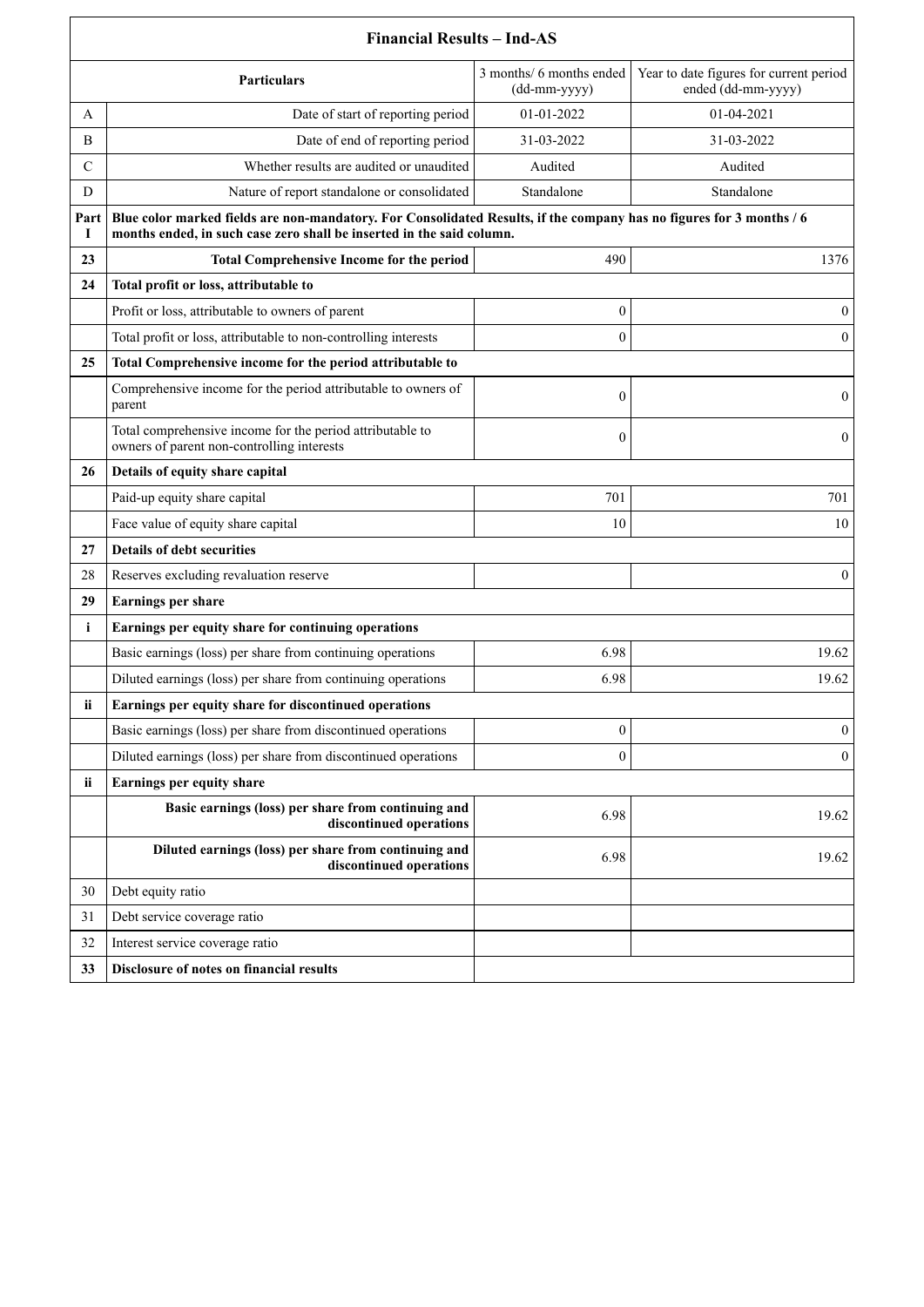| <b>Statement of Asset and Liabilities</b>         |                                 |  |
|---------------------------------------------------|---------------------------------|--|
| Particulars                                       | Current year ended (dd-mm-yyyy) |  |
| Date of start of reporting period                 | 01-04-2021                      |  |
| Date of end of reporting period                   | 31-03-2022                      |  |
| Whether results are audited or unaudited          | Audited                         |  |
| Nature of report standalone or consolidated       | Standalone                      |  |
| <b>Assets</b>                                     |                                 |  |
| <b>Non-current assets</b><br>1                    |                                 |  |
| Property, plant and equipment                     | 6071.54                         |  |
| Capital work-in-progress                          | 107.03                          |  |
| Investment property                               |                                 |  |
| Goodwill                                          | $\mathbf{0}$                    |  |
| Other intangible assets                           | 174.32                          |  |
| Intangible assets under development               |                                 |  |
| Biological assets other than bearer plants        |                                 |  |
| Investments accounted for using equity method     |                                 |  |
| <b>Non-current financial assets</b>               |                                 |  |
| Non-current investments                           | 5.47                            |  |
| Trade receivables, non-current                    |                                 |  |
| Loans, non-current                                | $\mathbf{0}$                    |  |
| Other non-current financial assets                | 198.45                          |  |
| <b>Total non-current financial assets</b>         | 203.92                          |  |
| Deferred tax assets (net)                         |                                 |  |
| Other non-current assets                          | 4116.44                         |  |
| <b>Total non-current assets</b>                   | 10673.25                        |  |
| $\boldsymbol{2}$<br><b>Current assets</b>         |                                 |  |
| Inventories                                       | 457.8                           |  |
| <b>Current financial asset</b>                    |                                 |  |
| Current investments                               | $\overline{0}$                  |  |
| Trade receivables, current                        | 2630.27                         |  |
| Cash and cash equivalents                         | 127.79                          |  |
| Bank balance other than cash and cash equivalents | 171.02                          |  |
| Loans, current                                    | $20\,$                          |  |
| Other current financial assets                    | $\overline{0}$                  |  |
| <b>Total current financial assets</b>             | 2949.08                         |  |
| Current tax assets (net)                          | $\overline{0}$                  |  |
| Other current assets                              | 269.11                          |  |
| <b>Total current assets</b>                       | 3675.99                         |  |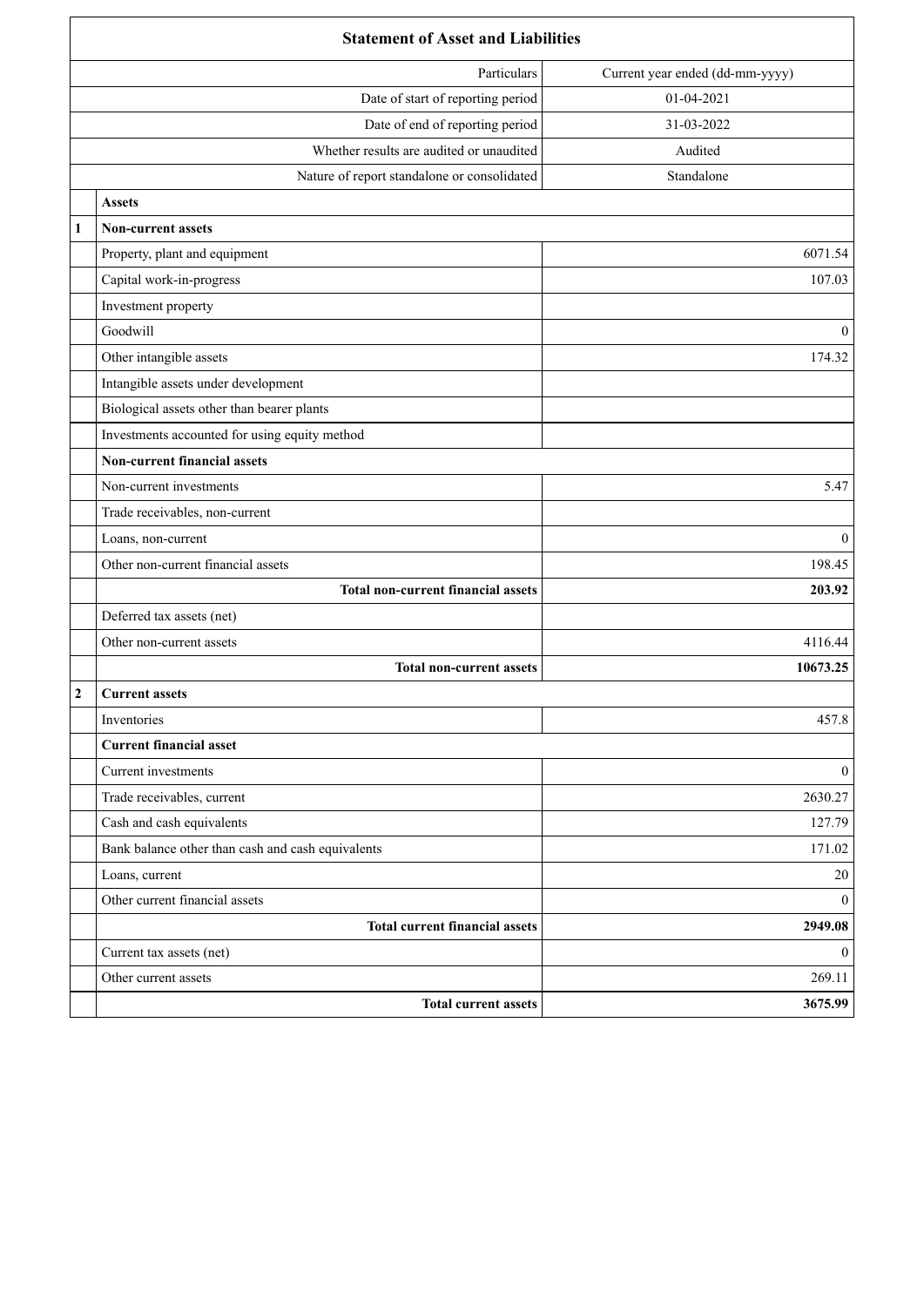|   | <b>Statement of Asset and Liabilities</b>                                                 |                                 |  |
|---|-------------------------------------------------------------------------------------------|---------------------------------|--|
|   | Particulars                                                                               | Current year ended (dd-mm-yyyy) |  |
|   | Date of start of reporting period                                                         | 01-04-2021                      |  |
|   | Date of end of reporting period                                                           | 31-03-2022                      |  |
|   | Whether results are audited or unaudited                                                  | Audited                         |  |
|   | Nature of report standalone or consolidated                                               | Standalone                      |  |
| 3 | Non-current assets classified as held for sale                                            | $\mathbf{0}$                    |  |
| 4 | Regulatory deferral account debit balances and related deferred tax Assets                | $\theta$                        |  |
|   | <b>Total assets</b>                                                                       | 14349.24                        |  |
|   | <b>Equity and liabilities</b>                                                             |                                 |  |
|   | <b>Equity</b>                                                                             |                                 |  |
|   | Equity attributable to owners of parent                                                   |                                 |  |
|   | Equity share capital                                                                      | 701.18                          |  |
|   | Other equity                                                                              | 7604.23                         |  |
|   | Total equity attributable to owners of parent                                             | 8305.41                         |  |
|   | Non controlling interest                                                                  |                                 |  |
|   | <b>Total equity</b>                                                                       | 8305.41                         |  |
|   | <b>Liabilities</b>                                                                        |                                 |  |
|   | <b>Non-current liabilities</b>                                                            |                                 |  |
|   | <b>Non-current financial liabilities</b>                                                  |                                 |  |
|   | Borrowings, non-current                                                                   | 1306.59                         |  |
|   | Trade payables, non-current                                                               | $\theta$                        |  |
|   | Other non-current financial liabilities                                                   | 51.46                           |  |
|   | <b>Total non-current financial liabilities</b>                                            | 1358.05                         |  |
|   | Provisions, non-current                                                                   | 7.99                            |  |
|   | Deferred tax liabilities (net)                                                            | 168.49                          |  |
|   | Deferred government grants, Non-current                                                   | $\boldsymbol{0}$                |  |
|   | Other non-current liabilities                                                             | $\theta$                        |  |
|   | <b>Total non-current liabilities</b>                                                      | 1534.53                         |  |
|   | <b>Current liabilities</b>                                                                |                                 |  |
|   | <b>Current financial liabilities</b>                                                      |                                 |  |
|   | Borrowings, current                                                                       | 1801.57                         |  |
|   | Trade payables, current                                                                   | 1762.27                         |  |
|   | Other current financial liabilities                                                       | 17.24                           |  |
|   | <b>Total current financial liabilities</b>                                                | 3581.08                         |  |
|   | Other current liabilities                                                                 | 771.58                          |  |
|   | Provisions, current                                                                       | 57.5                            |  |
|   | Current tax liabilities (Net)                                                             | 99.14                           |  |
|   | Deferred government grants, Current                                                       | $\theta$                        |  |
|   | <b>Total current liabilities</b>                                                          | 4509.3                          |  |
| 3 | Liabilities directly associated with assets in disposal group classified as held for sale | $\theta$                        |  |
| 4 | Regulatory deferral account credit balances and related deferred tax liability            | $\Omega$                        |  |
|   | <b>Total liabilities</b>                                                                  | 6043.83                         |  |
|   | Total equity and liabilites                                                               | 14349.24                        |  |
|   | Disclosure of notes on assets and liabilities                                             |                                 |  |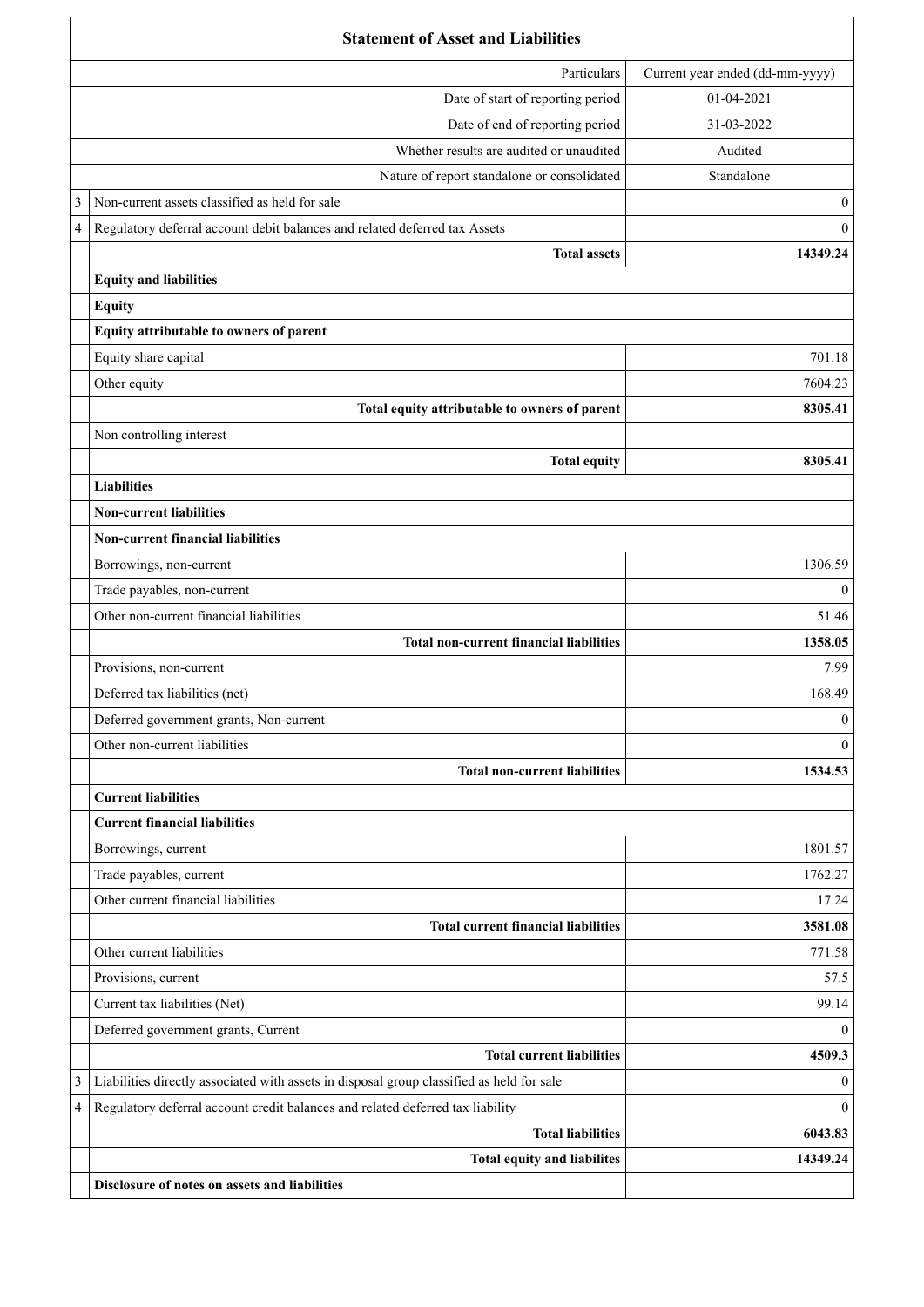|                         | Particulars                                                         | 3 months/ 6 month ended (dd-<br>mm-yyyy) | Year to date figures for current period ended (dd-<br>mm-yyyy) |
|-------------------------|---------------------------------------------------------------------|------------------------------------------|----------------------------------------------------------------|
|                         | Date of start of reporting period                                   | 01-01-2022                               | 01-04-2021                                                     |
|                         | Date of end of reporting period                                     | 31-03-2022                               | 31-03-2022                                                     |
|                         | Whether accounts are audited or unaudited                           | Audited                                  | Audited                                                        |
|                         | Nature of report standalone or consolidated                         | Standalone                               | Standalone                                                     |
| 1                       | <b>Segment Revenue (Income)</b>                                     |                                          |                                                                |
|                         | (net sale/income from each segment should be disclosed)             |                                          |                                                                |
|                         | <b>Total Segment Revenue</b>                                        |                                          |                                                                |
|                         | Less: Inter segment revenue                                         |                                          |                                                                |
|                         | <b>Revenue from operations</b>                                      |                                          |                                                                |
| $\boldsymbol{2}$        | <b>Segment Result</b>                                               |                                          |                                                                |
|                         | Profit $(+)$ / Loss $(-)$ before tax and interest from each segment |                                          |                                                                |
|                         | <b>Total Profit before tax</b>                                      |                                          |                                                                |
|                         | i. Finance cost                                                     |                                          |                                                                |
|                         | ii. Other Unallocable Expenditure net off<br>Unallocable income     |                                          |                                                                |
|                         | <b>Profit before tax</b>                                            |                                          |                                                                |
| 3                       | (Segment Asset - Segment Liabilities)                               |                                          |                                                                |
|                         | <b>Segment Asset</b>                                                |                                          |                                                                |
|                         | <b>Total Segment Asset</b>                                          |                                          |                                                                |
|                         | <b>Un-allocable Assets</b>                                          |                                          |                                                                |
|                         | <b>Net Segment Asset</b>                                            |                                          |                                                                |
| $\overline{\mathbf{4}}$ | <b>Segment Liabilities</b>                                          |                                          |                                                                |
|                         | <b>Segment Liabilities</b>                                          |                                          |                                                                |
|                         | <b>Total Segment Liabilities</b>                                    |                                          |                                                                |
|                         | <b>Un-allocable Liabilities</b>                                     |                                          |                                                                |
|                         | <b>Net Segment Liabilities</b>                                      |                                          |                                                                |
|                         | Disclosure of notes on segments                                     |                                          |                                                                |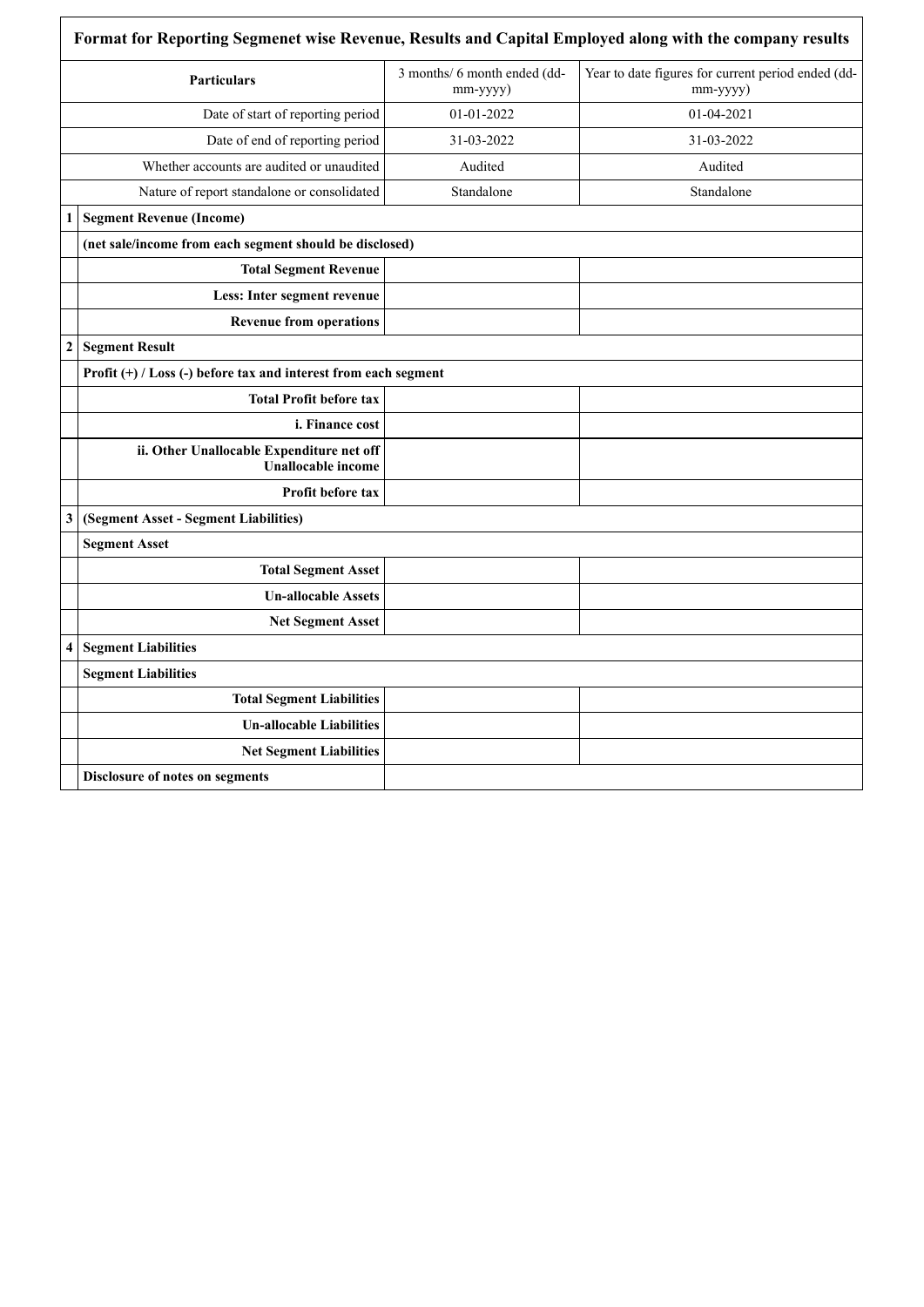|             | <b>Cash flow statement, indirect</b>                                                                       |                             |  |  |
|-------------|------------------------------------------------------------------------------------------------------------|-----------------------------|--|--|
|             | Particulars                                                                                                | Year ended (dd-mm-<br>yyyy) |  |  |
| A           | Date of start of reporting period                                                                          | 01-04-2021                  |  |  |
| B           | Date of end of reporting period                                                                            | 31-03-2022                  |  |  |
| $\mathbf C$ | Whether results are audited or unaudited                                                                   | Audited                     |  |  |
| D           | Nature of report standalone or consolidated                                                                | Standalone                  |  |  |
| Part<br>Ι   | Blue color marked fields are non-mandatory.                                                                |                             |  |  |
|             | <b>Statement of cash flows</b>                                                                             |                             |  |  |
|             | Cash flows from used in operating activities                                                               |                             |  |  |
|             | Profit before tax                                                                                          | 1943                        |  |  |
|             | Adjustments for reconcile profit (loss)                                                                    |                             |  |  |
|             | Adjustments for finance costs                                                                              | 196.05                      |  |  |
|             | Adjustments for decrease (increase) in inventories                                                         | 203.16                      |  |  |
|             | Adjustments for decrease (increase) in trade receivables, current                                          | 23.36                       |  |  |
|             | Adjustments for decrease (increase) in trade receivables, non-current                                      | $\Omega$                    |  |  |
|             | Adjustments for decrease (increase) in other current assets                                                | $-2075.75$                  |  |  |
|             | Adjustments for decrease (increase) in other non-current assets                                            | 48.13                       |  |  |
|             | Adjustments for other financial assets, non-current                                                        | $-20.7$                     |  |  |
|             | Adjustments for other financial assets, current                                                            | $\Omega$                    |  |  |
|             | Adjustments for other bank balances                                                                        | $-157.77$                   |  |  |
|             | Adjustments for increase (decrease) in trade payables, current                                             | 156.46                      |  |  |
|             | Adjustments for increase (decrease) in trade payables, non-current                                         | $\theta$                    |  |  |
|             | Adjustments for increase (decrease) in other current liabilities                                           | 180.75                      |  |  |
|             | Adjustments for increase (decrease) in other non-current liabilities                                       | $\theta$                    |  |  |
|             | Adjustments for depreciation and amortisation expense                                                      | 503.84                      |  |  |
|             | Adjustments for impairment loss reversal of impairment loss recognised in profit or loss                   | $\mathbf{0}$                |  |  |
|             | Adjustments for provisions, current                                                                        | 54.72                       |  |  |
|             | Adjustments for provisions, non-current                                                                    | $-4.15$                     |  |  |
|             | Adjustments for other financial liabilities, current                                                       | $-0.48$                     |  |  |
|             | Adjustments for other financial liabilities, non-current                                                   | $\theta$                    |  |  |
|             | Adjustments for unrealised foreign exchange losses gains                                                   | $\theta$                    |  |  |
|             | Adjustments for dividend income                                                                            | $\Omega$                    |  |  |
|             | Adjustments for interest income                                                                            | $-12.62$                    |  |  |
|             | Adjustments for share-based payments                                                                       | $\overline{0}$              |  |  |
|             | Adjustments for fair value losses (gains)                                                                  | $\mathbf{0}$                |  |  |
|             | Adjustments for undistributed profits of associates                                                        | $\mathbf{0}$                |  |  |
|             | Other adjustments for which cash effects are investing or financing cash flow                              | $\Omega$                    |  |  |
|             | Other adjustments to reconcile profit (loss)                                                               | 77.98                       |  |  |
|             | Other adjustments for non-cash items                                                                       | 25.72                       |  |  |
|             | Share of profit and loss from partnership firm or association of persons or limited liability partnerships | $\theta$                    |  |  |
|             | Total adjustments for reconcile profit (loss)                                                              | $-776.06$                   |  |  |
|             | Net cash flows from (used in) operations                                                                   | 1166.94                     |  |  |
|             | Dividends received                                                                                         | $\theta$                    |  |  |
|             | Interest paid                                                                                              | 196.05                      |  |  |
|             | Interest received                                                                                          | 12.62                       |  |  |
|             | Income taxes paid (refund)                                                                                 | 474.3                       |  |  |
|             | Other inflows (outflows) of cash                                                                           | $\theta$                    |  |  |
|             | Net cash flows from (used in) operating activities                                                         | 509.21                      |  |  |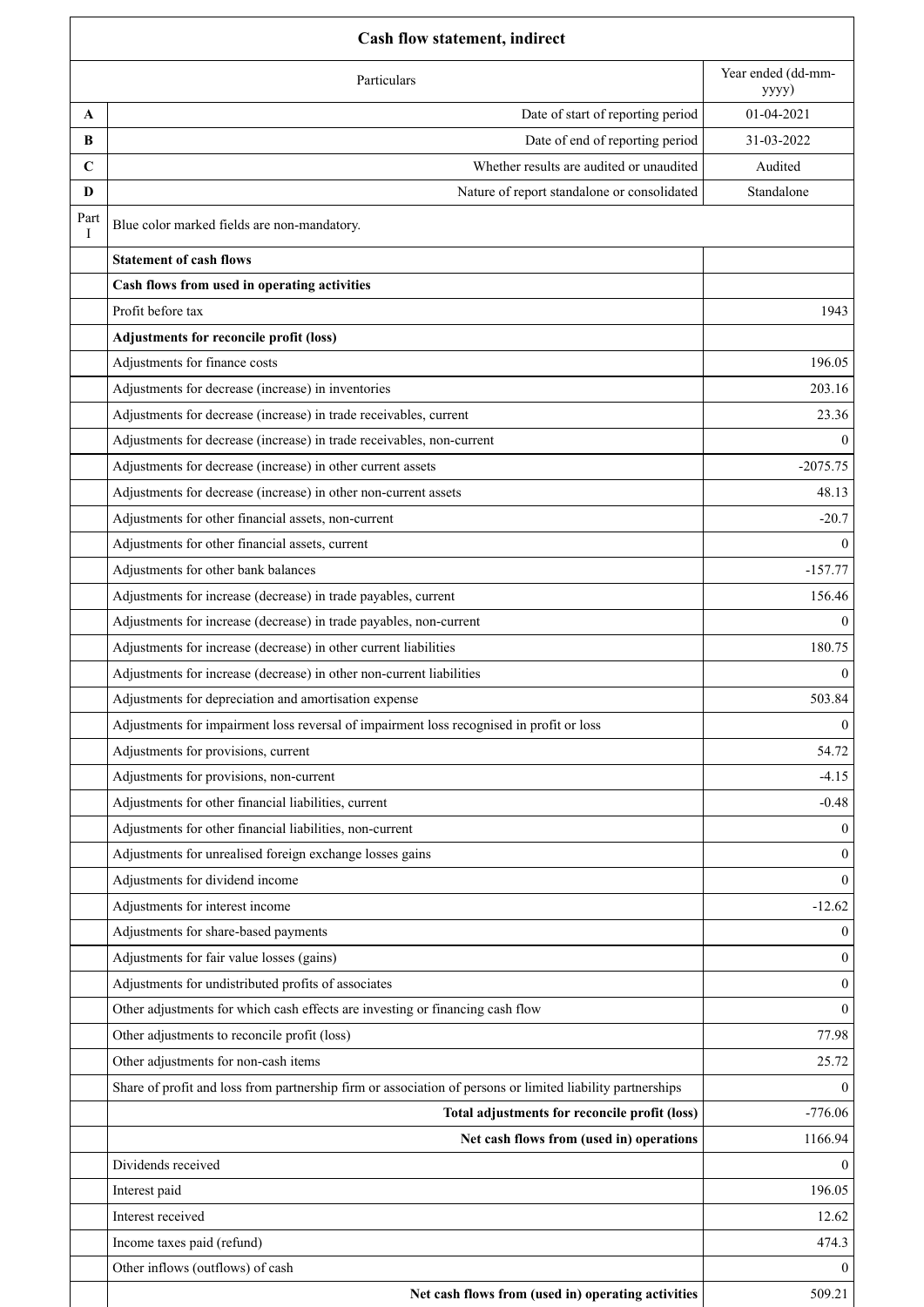| Cash flows from used in investing activities                                                                           |                  |
|------------------------------------------------------------------------------------------------------------------------|------------------|
| Cash flows from losing control of subsidiaries or other businesses                                                     | $\mathbf{0}$     |
| Cash flows used in obtaining control of subsidiaries or other businesses                                               | $\Omega$         |
| Other cash receipts from sales of equity or debt instruments of other entities                                         | $\theta$         |
| Other cash payments to acquire equity or debt instruments of other entities                                            | 3.72             |
| Other cash receipts from sales of interests in joint ventures                                                          | $\theta$         |
| Other cash payments to acquire interests in joint ventures                                                             | $\boldsymbol{0}$ |
| Cash receipts from share of profits of partnership firm or association of persons or limited liability<br>partnerships | $\mathbf{0}$     |
| Cash payment for investment in partnership firm or association of persons or limited liability<br>partnerships         | 0                |
| Proceeds from sales of property, plant and equipment                                                                   | 3.56             |
| Purchase of property, plant and equipment                                                                              | 2880.26          |
| Proceeds from sales of investment property                                                                             | 0                |
| Purchase of investment property                                                                                        | $\mathbf{0}$     |
| Proceeds from sales of intangible assets                                                                               | $\Omega$         |
| Purchase of intangible assets                                                                                          | 174.32           |
| Proceeds from sales of intangible assets under development                                                             | $\mathbf{0}$     |
| Purchase of intangible assets under development                                                                        | $\theta$         |
| Proceeds from sales of goodwill                                                                                        | $\boldsymbol{0}$ |
| Purchase of goodwill                                                                                                   | $\mathbf{0}$     |
| Proceeds from biological assets other than bearer plants                                                               | $\boldsymbol{0}$ |
| Purchase of biological assets other than bearer plants                                                                 | $\mathbf{0}$     |
| Proceeds from government grants                                                                                        | $\mathbf{0}$     |
| Proceeds from sales of other long-term assets                                                                          | $\mathbf{0}$     |
| Purchase of other long-term assets                                                                                     | $\mathbf{0}$     |
| Cash advances and loans made to other parties                                                                          | $\boldsymbol{0}$ |
| Cash receipts from repayment of advances and loans made to other parties                                               | $\overline{0}$   |
| Cash payments for future contracts, forward contracts, option contracts and swap contracts                             | 0                |
| Cash receipts from future contracts, forward contracts, option contracts and swap contracts                            | $\theta$         |
| Dividends received                                                                                                     | $\Omega$         |
| Interest received                                                                                                      | 12.62            |
| Income taxes paid (refund)                                                                                             | $\theta$         |
| Other inflows (outflows) of cash                                                                                       | $-0.05$          |
| Net cash flows from (used in) investing activities                                                                     | $-3042.17$       |
| Cash flows from used in financing activities                                                                           |                  |
| Proceeds from changes in ownership interests in subsidiaries                                                           | $\mathbf{0}$     |
| Payments from changes in ownership interests in subsidiaries                                                           | $\theta$         |
| Proceeds from issuing shares                                                                                           | 779.09           |
| Proceeds from issuing other equity instruments                                                                         | $\mathbf{0}$     |
| Payments to acquire or redeem entity's shares                                                                          | $\Omega$         |
| Payments of other equity instruments                                                                                   | $\mathbf{0}$     |
| Proceeds from exercise of stock options                                                                                | $\Omega$         |
| Proceeds from issuing debentures notes bonds etc                                                                       | $\theta$         |
| Proceeds from borrowings                                                                                               | 2145.23          |
| Repayments of borrowings                                                                                               | $\Omega$         |
| Payments of finance lease liabilities                                                                                  | 14.5             |
| Payments of lease liabilities                                                                                          | $\theta$         |
| Dividends paid                                                                                                         | $\theta$         |
| Interest paid                                                                                                          | 196.05           |
| Income taxes paid (refund)                                                                                             | 62.33            |
|                                                                                                                        |                  |